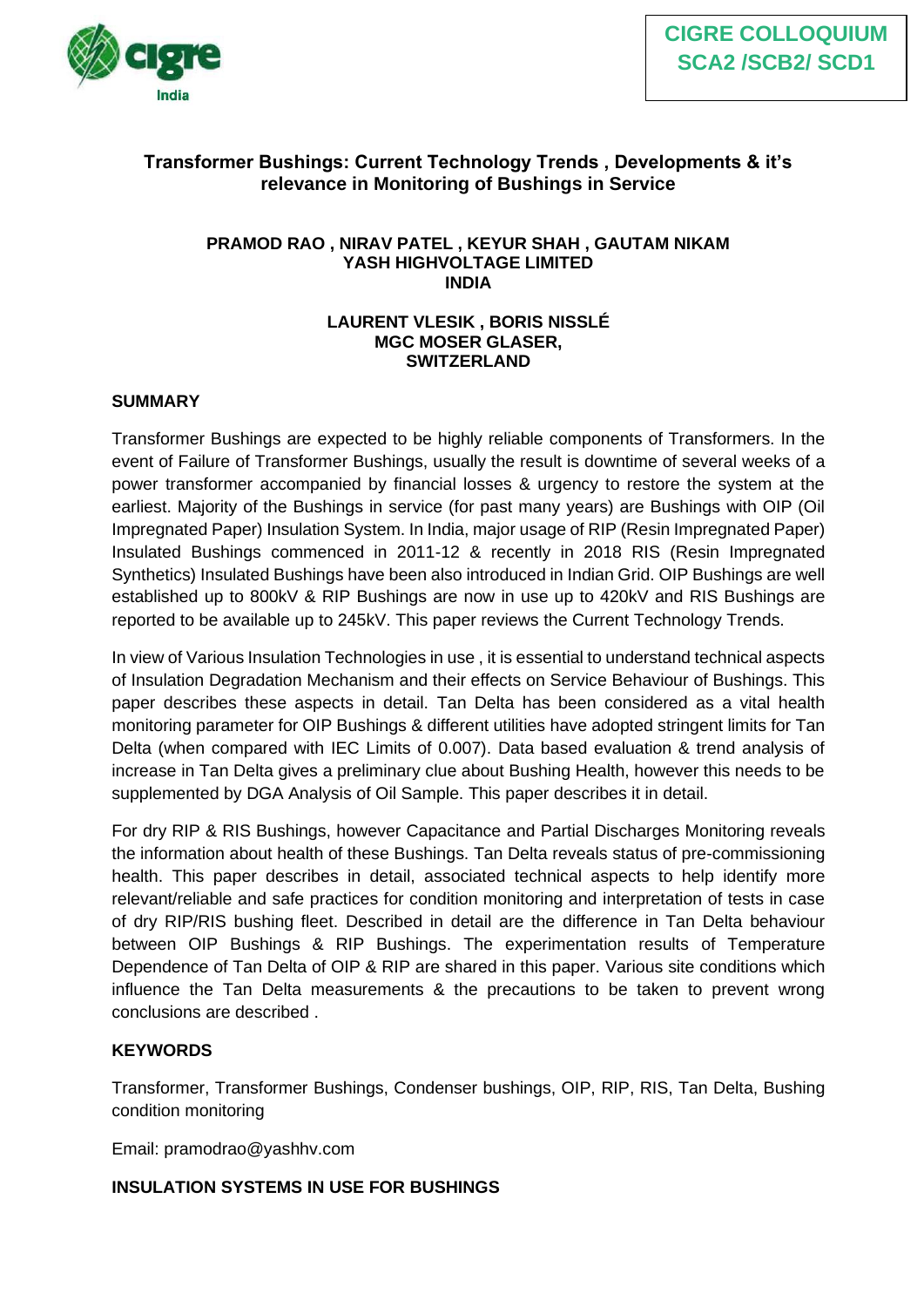# **CIGRE COLLOQUIUM SCA2 /SCB2/ SCD1**



**OIP** (Oil Impregnated Paper): It's use is reported since 1950 & OIP Bushing manufacturing Technology is now well established for past 70 years up to 800kV rating. Majority of Bushings in service still have OIP as insulation. **RIP** (Resin Impregnated Paper): Truly a Solid Insulation System. The Popular RIP Bushings in the market are free of Insulating Oil. Although RIP has been developed for other applications such as Insulated Busbars, the bulk usage of RIP for Bushings is reported from around 1970. Now the RIP Bushings are available up to 420kV mainly for Air to Oil Type Application & few RIP Bushings are also reported to be available even at 800kV Level and for Oil to Oil & Oil to SF6 Application. In India, the bulk use of RIP Bushings for Air to Oil Type Application Commenced in @ 2011. **RIS** (Resin Impregnated Synthetics): This is a truly Paperless Bushing (free of cellulose) and is also truly a Solid Insulation System like RIP Bushings & it has been a fairly recent development and it's reported to be undergoing field trials since 2012. First trial of RIS Bushings in India is reported to have started in 2018-19. These Bushings are readily available up to 170kV Rating, trial usage RIS Bushings is also reported up to 245kV class. **RBP** The earlier type of RBP (Resin Bonded Paper) is not discussed, as the Technology is now obsolete and the manufacturing of RBP Bushings has already stopped & hence is not discussed in the Paper. Now let us look at some of the Current Technology Trends in Bushings using OIP, RIP & RIS Technologies;

**OIP Bushings:** The OIP Technology is a mature technology from the Product & Process Viewpoint. However, in view of service experience, where some of the explosive failures of the OIP Bushings have caused severe damage to Transformer and surroundings, the main focus in OIP Technology has been to enhance in-service reliability of OIP Bushings. Some of the Product Features like "Shatterproof Resin Moulded Oil End Insulator" have been used by most of the Bushing Manufacturers around the world. In order to avoid shattering of Air End Insulator, Bushings with Polymeric Insulators have been designed, type tested and also are reported to be in use. However, such Bushings with Composite Insulators as Air End Insulator, are yet to become popular. Besides these product features, the focus has been to ensure and enhance reliability of Condenser Core and Drying of Paper Insulation to minimise remaining Moisture Content. So also, the focus of the manufacturers has been to ensure good quality oil (Dried and Degassed) is filled in the bushing. In order to correctly assess the Bushings' quality, IEC Standard has undergone significant changes, such as Routine Impulse Testing of Bushings above 72.5kV in IEC60137:2017, Routine AC HV Testing at higher voltage (i.e. 10% higher than Transformer Insulation Level). Also, some customers have made the Tan Delta limits stringent (e.g. 0.4% instead of 0.7%). The major focus has been to evolve Tests to identify defective bushing & remove it from service before it causes explosive failure & damage to Transformer. Some such offline tests have been Low Frequency Tan Delta, DGA of Oil. There are few installations in the world and in India, where On-Line Monitoring of Bushing health also has been implemented. These will be discussed later in the paper.

**RIP / RIS Bushings:** RIP Bushing usage for Transformer Application is now nearing 50 years & the Product and Manufacturing Process has been mastered by few reputed manufacturers. The main technology trend is towards developing and establishing manufacturing capabilities for higher kV Class (>420kV) RIP Bushings for Air to Oil Type Application. Around 1970, when the RIP Bushings were manufactured there were several types of constructions i.e. Porcelain Housing + Oil Filling or Porcelain Housing + Foam etc. However nowadays the RIP Bushings available are all with Silicon Housings, unless end user specifically calls for use of Porcelain. There are two types of constructions in use at present. The first type uses Hollow Composite Insulator & Gap between RIP Condenser Core and ID of Insulator is filled with Dry Insulating Foam & in second type the Silicon Insulator is directly moulded on RIP Core. The challenge is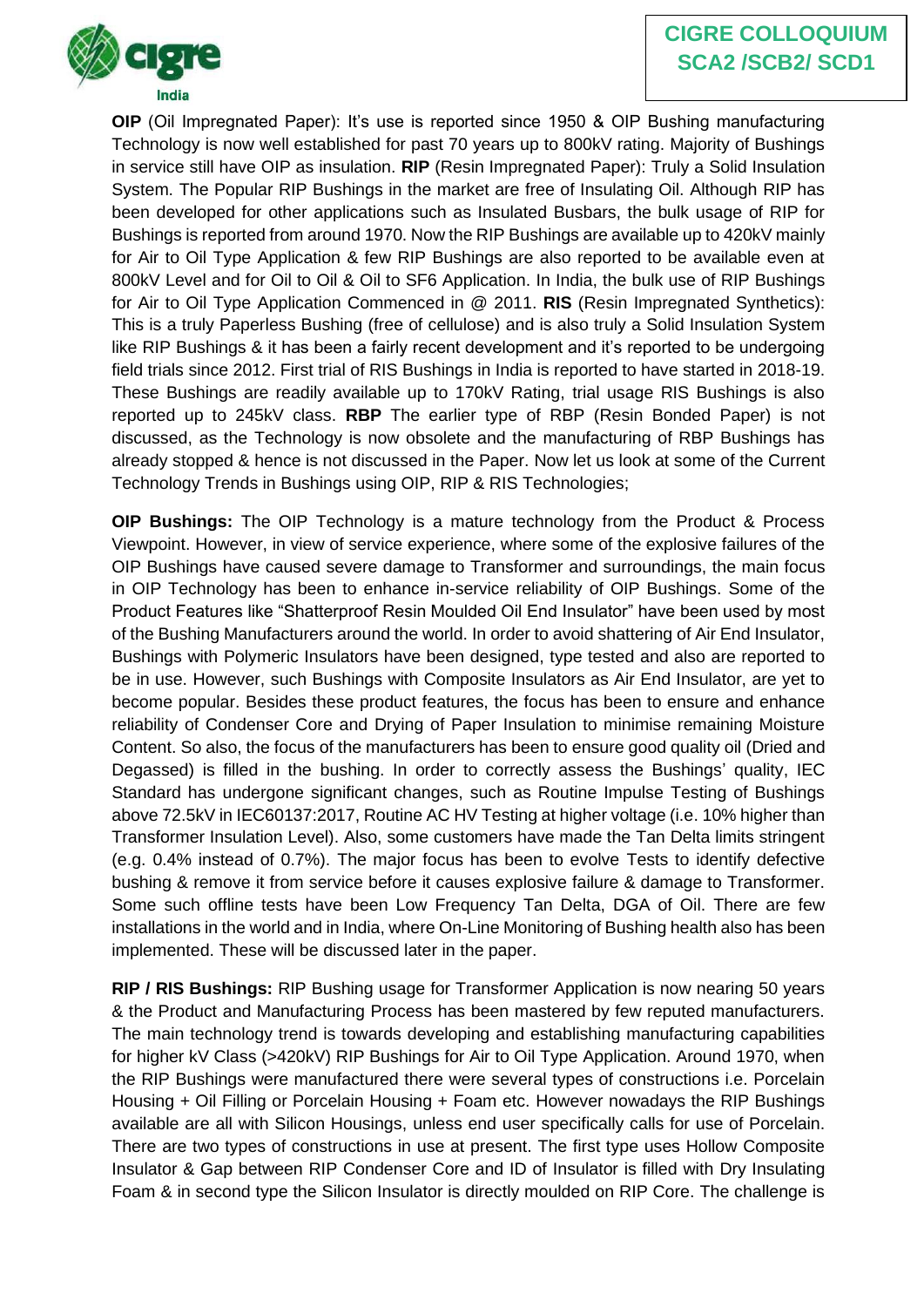

in Direct Moulding of Silicon Sheds on Higher kV Class RIP Condenser Cores. Also, manufacturers are working on enhancing yield of first-time pass from the viewpoint of PD Performance. Another aspect on which some developmental activities are taking place is on how to reduce the moisture absorption during handling , transport & storage, although usage of Oil Filled / Dry Gas Filled tank on Oil end is more popular nowadays. For in-service condition monitoring, for RIP Bushings the main focus is on developing a low-cost on-line health monitoring device based on Capacitance Variation Method. For RIS Bushings the main efforts are in developing and productionising Air to Oil Type Bushings higher than 170kV Class. Also, close monitoring of RIS Bushings installed about 6-7 years back, is being done in order to find out whether any unknown problems need attention. This will decide the further evolvement of RIS Bushings.

## **Condenser Grading Concepts**



In order to understand the basics of Health / Condition monitoring, it is essential to look at the condenser grading concepts. The sketch shows, a Typical Electrical Field (Equipotential Lines) Configuration of Oil to Air Type Bushing (OIP/RIP/RIS). As can be seen the Condenser Grading is required to control & uniformly distribute electrical field along the Air End Insulator and Oil End Insulator. The main function of Condenser Grading is also to control Radial Voltage Stress inside the Condenser Core, so that the Insulation System can be optimally and compactly designed. The condenser grading is achieved by placing Wider Aluminium Foils of different lengths at different diameter locations. Typically, in 145kV OIP Bushing around 30 Nos. of

Grading Foils are used and whereas in 145kV RIP / RIS Bushings around 15 Nos. of Grading Foils are used. The lesser number of Grading Foils in RIP/RIS Bushings is due to fact that Resin Impregnation requires more space between paper / synthetic films (arranged between aluminium foils). The outermost Grading foil is connected to Test Tap & then externally connected to earth.

# **Capacitance & Tan Delta of Bushings**

In OIP Bushings, Insulating Kraft Paper Layers are tightly wound on the Central Pipe / Central Rod and at predetermined Diameters , Condenser Grading Aluminium Foils are inserted at predetermined Locations. The Tight and Compact winding is achieved by winding the condenser core on a machine, this is necessary to minimise the oil film thickness and thus attempt to reduce adverse effects of Oil Ageing. Insulating Kraft Paper thickness used is in the range 0.075mm to 0.125mm & the grammage used typically in the range of 60GSM to 80GSM. The grade & quality of Insulating Paper used decides the dielectric constant & hence the Capacitance Value and thus the Capacitance values for same kV Class can vary between various different designs / manufacturers. Since the Condenser Cores are tightly wound, it takes few weeks for drying of the paper insulation (i.e. Removal of Moisture) under heat (@100 Deg. Cent.) & finer vacuums (finer than 0.05mBar). After the drying is completed, the Condenser is impregnated by use of well dried and degassed Mineral Insulating Oil. The dried & degassed oil at room temperature has a Tan Delta of ~ 0.001 and the total tan delta of OIP Condenser Core is mainly decided by the grade of paper used and the winding technique used. The paper to oil ratio (typically around 100:10 , based on the compactness of paper winding) is a critical parameter to decide Capacitance & Tan Delta. Typical Tan Delta values of OIP Bushings is in the range of 0.003 to 0.004.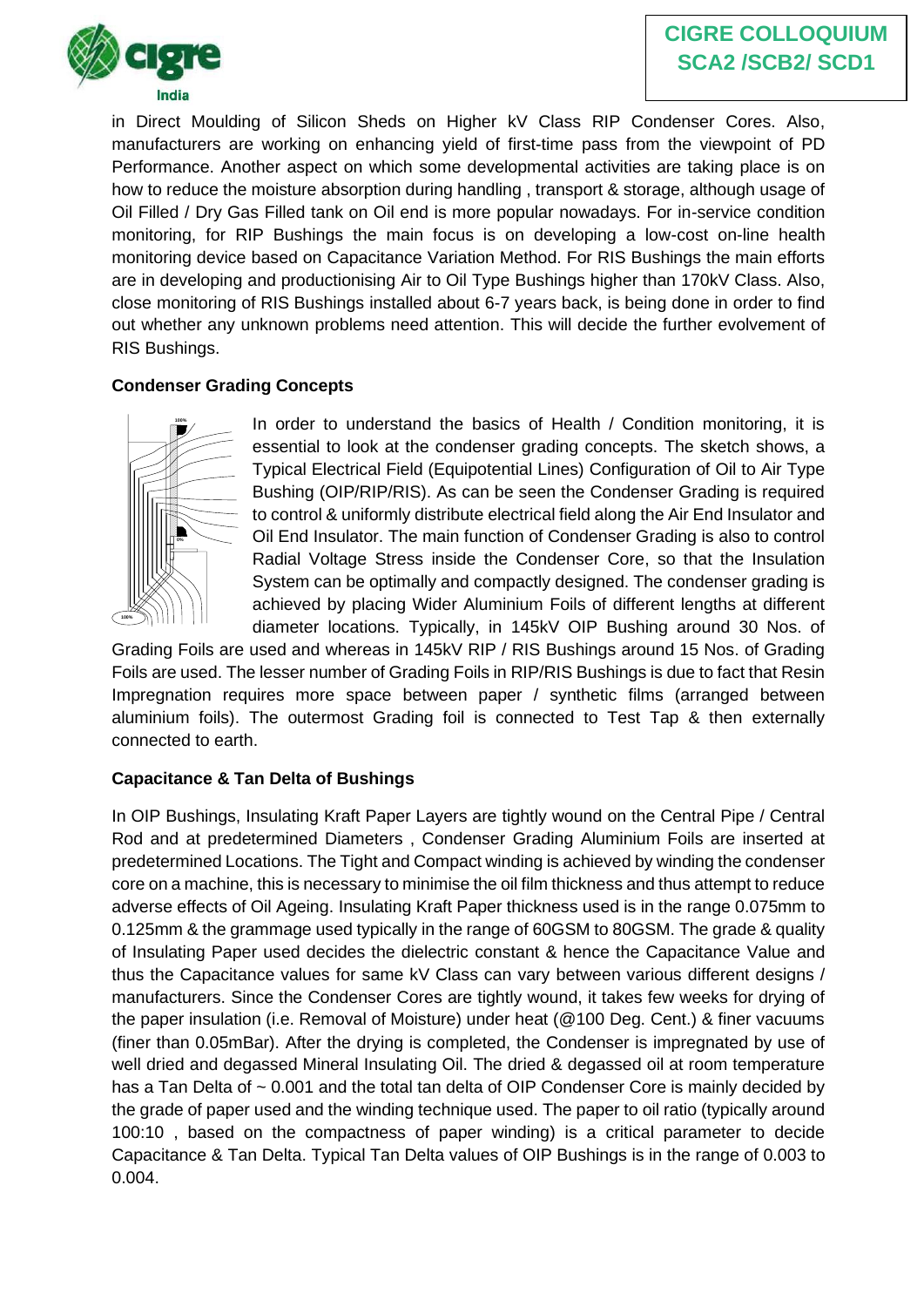In RIP Bushings, Insulating Crepe Paper Layers are wound on Central Pipe / Central Rod and at predetermined Diameters , Condenser Grading Aluminium Foils are inserted at predetermined Locations. The optimum winding tightness is ensured to achieve impregnation by Resin Mix & also to ensure the Condenser Grading Aluminium Foils stay in position during handling and during the process of Drying and Impregnation. The typical paper to resin ratio is around 60:40. Since the crepe paper winding is not as tight as Condenser Cores for OIP, the drying (i.e. Moisture Removal) process is shorter and lesser in time than ~ 50% of Condenser Cores for OIP. The resin component itself has a relatively higher tan delta when compared with Oil. In view of higher resin content in RIP the Typical Tan Delta Values is in the range of 0.004 to 0.005 at room temperature. The only difference between RIP & RIS Bushings is, Crepe Paper is used in RIP whereas Synthetic Film is used in RIS. Thus, in case of RIS an elaborate drying of Paper similar to OIP/RIP is not required as Synthetic Film is used in RIS.

IEC-60137-2017, specifies a Limit for Tan Delta of 0.007 (Maximum) for OIP , RIP and RIS Bushings at temperatures of 10 & 40 Deg. Cent.

# **Tan Delta vs Temperature**

The Air to Oil Type Bushings are mounted on the Transformer Tank & Oil End Part is immersed in Hot Oil Inside the transformer and thus based on the Transformer Load conditions, oil side of bushings in service are continuously exposed to surrounding temperatures of 60 Deg. Cent. to 90 Deg. Cent. Whereas the factory tests are carried out on Bushings at Ambient Temperatures.

Thus, it is important to understand and appreciate the variation of Tan Delta with reference to Temperature of OIP , RIP and RIS Bushings & assess its performance at test bed and also during service. Based on the extensive experiments carried out on prototypes of OIP & RIP Bushings, we are sharing our findings on Tan Delta vs Temperature.



Typical Tan Delta vs Temperature Characteristics of OIP Bushings is shown in the Graph. As can be seen there is a variation in Tan Delta when the temperature is increasing. Lowest value is observed in between 20 Deg. Cent. and 50 Deg. Cent.

For OIP Bushings, the varying Moisture Content in Paper Insulation (Balance after the Drying Cycle), the Tan Delta is observed to be higher at Temperatures in excess of 60 Deg. Cent. This is illustrated in the representative graph given below;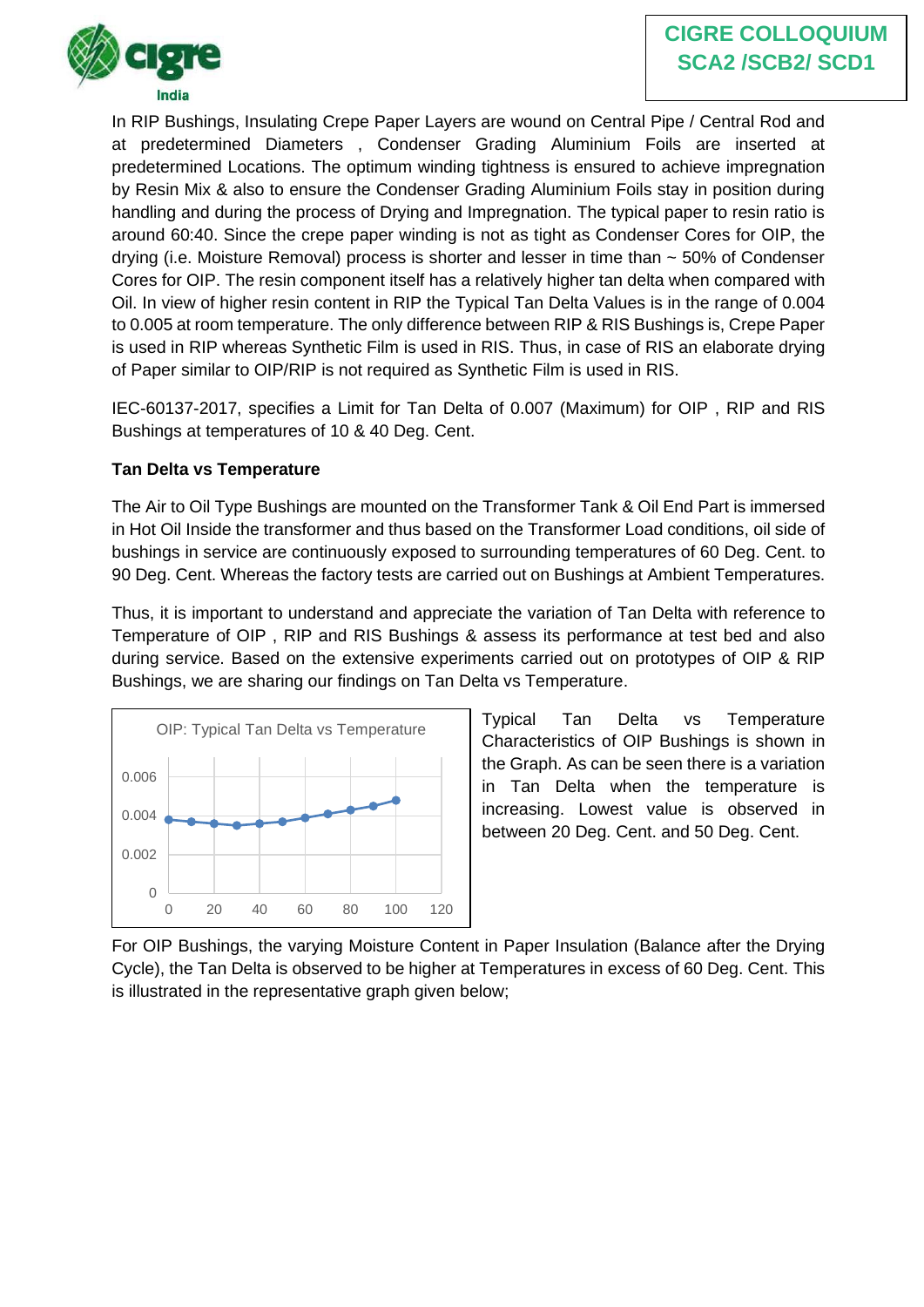



As can be seen, the higher the Moisture Content, the Tan Delta can reach very high Tan Delta values at Temperatures 60 to 90 Deg. Cent. and can result into thermal runaway and cause OIP Insulation & ultimately Bushing Failure.

In case of RIP Bushings, in view of the Inherent Resin Material Characteristics, higher Tan Delta variation (when compared with OIP) is observed w.r.t. Temperature, as shown below;



As can be seen from the graph, the RIP Bushing has lowest Tan Delta value at Temperature of @ 60 Deg. Cent. The Tan Delta keeps increasing as Temperature goes below 60 Deg. Cent. A similar Tan Delta behaviour is reported in RIS Bushings also with slightly lower values than in RIP Bushings. Based on statistical analysis of data on variations in manufacturing processes of OIP & RIP

Bushings, below mentioned Minimum & Maximum limits have been arrived at;



From the above description, it is essential that the users seek the data of Tan Delta vs Temperature from the Bushing Manufacturer and use it as a guidance during health

assessment based on site measurements. Also, it can be concluded that for OIP Bushings, a Stringent limit on Tan Delta such as 0.004 can be adopted, however for RIP / RIS Bushings being Solid & has practically non ageing insulation, Tan Delta limit does not need to be stringent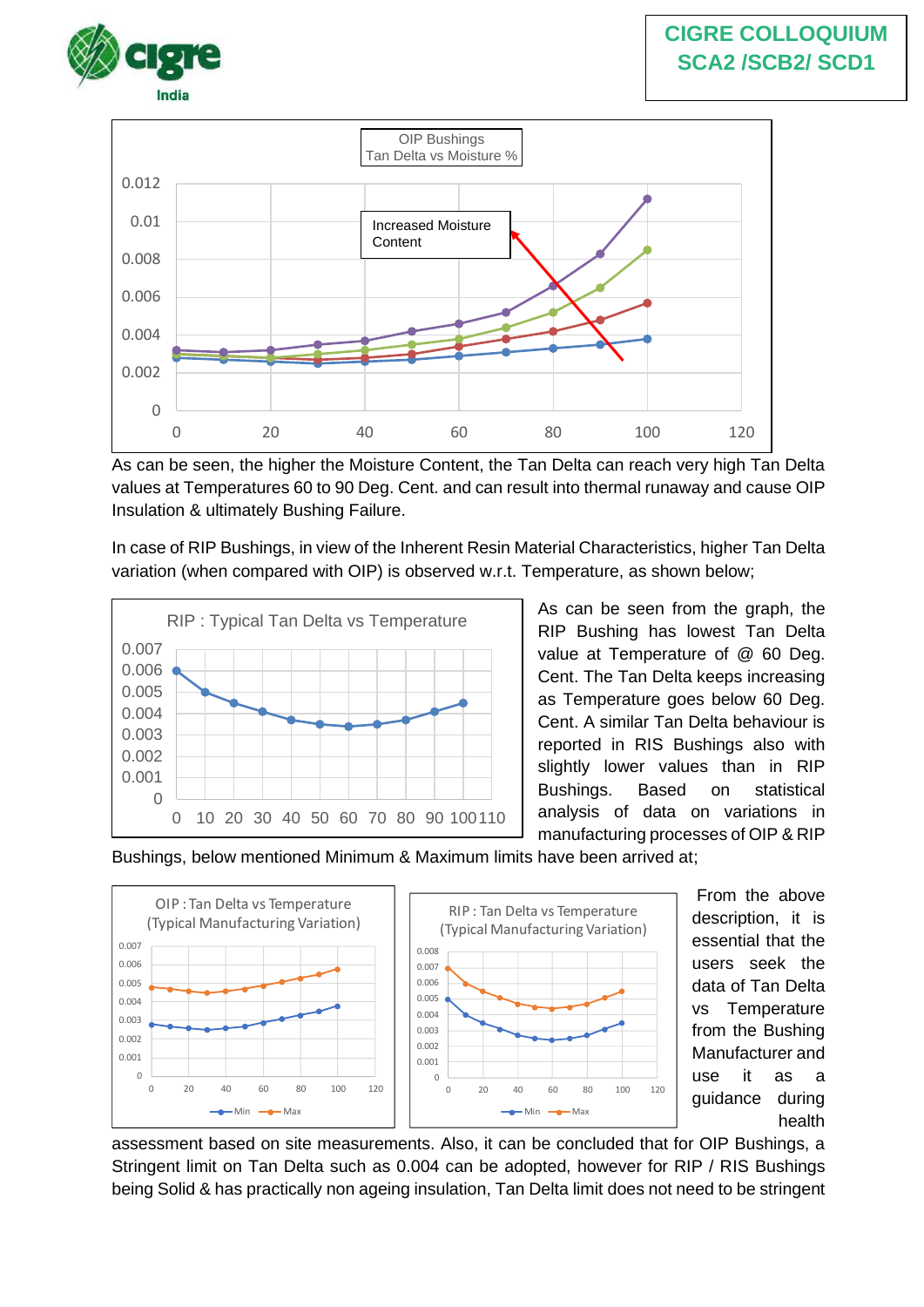

and limit of 0.007 can be adopted for RIP & RIS. So also, the variation in Tan Delta with Temperature has to be given consideration while evaluating measurements carried out at Bushing Factory, Transformer Factory & Site Measurements.

**Capacitance vs Temperature** : Capacitance has a linear variation with temperature & is mainly decided by variation of Composite Dielectric Constant variation with Temperature. The typical variations of Capacitance of OIP, RIP & RIS are 0.025% per Deg. Cent. for OIP ; 0.08% per Deg. Cent. for RIP & 0.03% per Deg. Cent for RIS. If we consider, a Bushing has a Capacitance Value of 350pF at 20 Deg. Cent., and if we estimate Capacitance at 50 Deg. Cent. based on above Temperature Coefficients; in case of OIP Bushings the Capacitance will be 352.6pF , for RIP Bushings it will be 358.4pF, for RIS Bushings it will be 353.2pF. Another consideration is, if we have 50 nos. of Condenser Foils for 245kV Bushing (this means we have 50 capacitors in series) & in case there is a puncture of one foil (i.e. short of one capacitor), the change in capacitance expected is approx. 350pF x 1/50 = 7pF. Thus, during site measurements, we need to take into account Temperature of Insulation at the time of Capacitance measurement & change in capacitance caused by puncture of one foil segment and then decide health and status of Bushing. An easy method to decide whether puncture or temperature effect caused the variation is to compare similar bushings in similar conditions, typically the 3 phases on a same transformer: same increase on 3 phases is most probably due to temperature or environment; variation on one phase is probably due to a puncture.

**Insulation Degradation in Service:** As it has been reported in several technical papers and confirmed by our experience, for OIP Bushings the Insulation Degradation is mainly caused by decrease in Insulation Resistivity caused by Moisture Ingress (caused by leakages thru sealing) & Contamination external to Condenser Core (due to degradation of Oil). This causes increased resistive loss and thus increase in Tan Delta value. This results in increased dielectric heating thus further increase in Tan Delta & eventually breakdown due to thermal runaway. PD (Partial Discharge) activities start in small segments but with periodic larger size discharges & these keep on increasing with time. As the discharges increase, puncture holes of smaller size containing conducting path are created & these result in increase of Capacitance Value. Thus, in OIP Bushings, all three parameters viz. "Capacitance" , "Tan Delta" & "DGA" are important to be monitored. Whereas in case of RIP/ RIS Bushings, the Insulation degradation takes place due to PD activity taking place over a smaller area in RIP / RIS Condenser Core. As PD Activities increase, tree like structure gets converted into small hole and as the discharges further increase, the hole size increases; ultimately resulting in creating a shorting / conducting path between two or more condenser foils. Thus, there is an increase in Capacitance. The Condenser Core does not have oil and hence does not interact with Oil like OIP Bushings and thus no adverse effect on Tan Delta in case of RIP/ RIS Bushings. In case of RIP / RIS Bushings, during service Tan Delta remains steady and show insignificant changes. Thus, for RIP/RIS, Capacitance monitoring is an effective method.

**Health Monitoring in Service** In order to prevent Explosive failures of Bushings (causing severe damage to Transformers and surroundings), health monitoring of Bushings has gained significant importance. As reported in CIGRE Report 755 published in Feb-2019, about 83% of users follow the Off-Line Diagnostic methods. About 96% of these users still follow Capacitance & Tan Delta measurement. The off-line diagnostic measurement periodicity followed is between 2 & 4 years. Few of critical aspects of measuring Capacitance & Tan Delta at Factory (Bushing & Transformer) vs Site Measurements are listed below;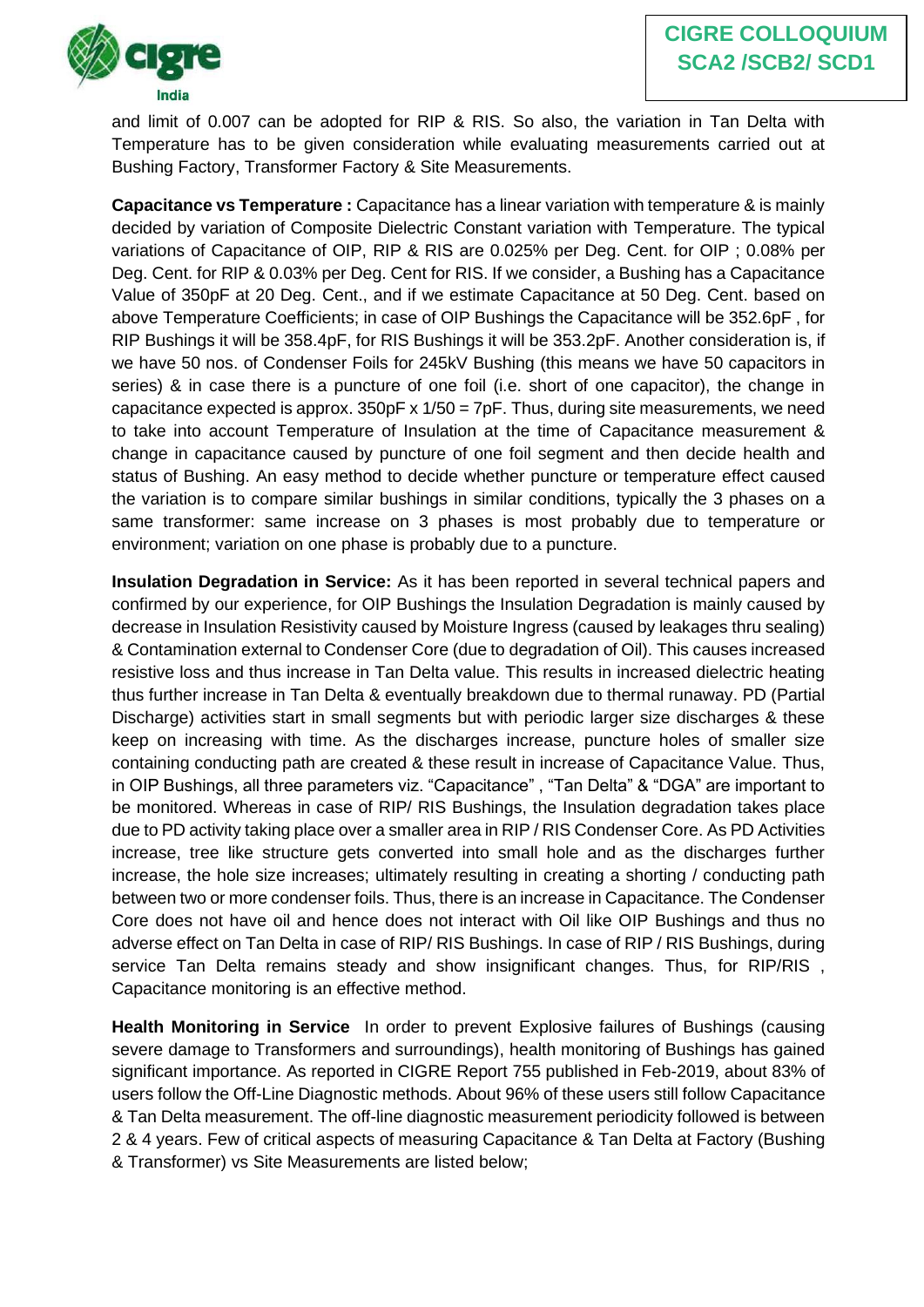

- Factory measurements are more accurate due to measurements in interference free environment in shielded laboratory & use of loss free standard capacitor.
- Site measurements are mainly dependent on characteristics of standard capacitor in the portable bridge & the measurement method used.
- Adverse Effects of Surface Contaminations on Tan Delta measured at site. This effect is more pronounced for bushings of lower kV Classes (36kV to 72kV) and having been exposed to environmental condition for longer time.
- Effect of Temperature at the time of measurement at site. External ambient temperature may be lower , however the time gap between shutdown and measurement will decide the actual temperature of condenser body & hence will affect results measured. CIGRE Report 755 elaborates the method of assessing Actual Bushing Temperature.

## **Tan Delta Limits for New Bushings & for Bushings at pre-commissioning and in Service**

**New Bushings**: IEC 60137 limits of Tan Delta for OIP, RIP & RIS Bushings of 0.007 (Maximum) between Temperatures of 10 & 40 Deg. Cent. is adopted by most of the utilities in the world. This is due to the fact that Tan Delta does not reflect healthiness of RIP & RIS Bushings. **Pre-Commissioning**: In RIP Bushings, Condenser Core itself forms the Oil End Portion (similar in RIS Bushings). In view of Moisture Absorption by RIP Condenser Core (i.e. by exposure of Oil End Part to ambient), there is an adverse effect on increase of Tan Delta at pre-commissioning stage. Hence RIP Bushings are usually supplied fitted with Oil / Gas Filled Metallic Containers fitted at Mounting Flange Level, to prevent the moisture absorption due to long exposures to ambient. In case of OIP Bushings, there is a possibility of De-Impregnation (drying of OIP condenser core) if not stored as per manufacturer's recommendation. Hence, some users follow the practice of vertical storage of OIP Bushings to prevent the de-impregnation. To account for the difference between factory and site measurements, it is recommended to allow variation of +/-0.001 between Factory and Pre-commissioning results at site and comparable temperatures. This is aimed at taking into account effects mentioned in above paragraphs. **In Service**: Tan Delta as a monitoring parameter is most important for OIP Bushings and it is not important monitoring parameter for RIP/RIS Bushings, as Tan Delta remains steady during service. There can be two methods of monitoring Tan Delta in service, first is the absolute limiting value and second is the rate of increase of Tan Delta. Based on study of Technical Literatures and our experience, limit of absolute Tan Delta as 0.008 (and / or Double of Pre-Commissioning Value) is recommended for OIP Bushings. Rate of increase of Tan Delta <0.0002 per year can be treated as healthy & however sudden increase of Tan Delta within two readings from normal increase of 0.0002 to 0.001 should be treated as a sign of concern & as a "Warning" signal. **Tan Delta measurements at Different Frequencies (15Hz to 400Hz at 2kV or 4kV):** On account of difficulties in correct assessment of Tan Delta in service based on 50Hz measurement for OIP Bushings, through research by experts around the world have evolved Tan Delta measurements at different frequencies. The Low Frequency Tan Delta measurements give a definitive indication of Moisture Presence for OIP Bushings. About 13% of the users are reported to have followed these measurements as a tool to confirm degradation of OIP Insulation. In recent CIGRE-Session 2018, POWERGRID-India presented case studies on these measurements. It is established that lower frequency measurements, show moisture content distinctively and thus more of a confirmation test. CIGRE document gives guidelines on new and aged bushings.

**DGA of Oil Sample from OIP Bushings:** In order to supplement evaluation based on Tan Delta, DGA is more of a conclusive measurement. Broad Guidelines are available in IEC-61464 and limits on DGA are given in these standards. Oil Sampling from Bushings needs extreme